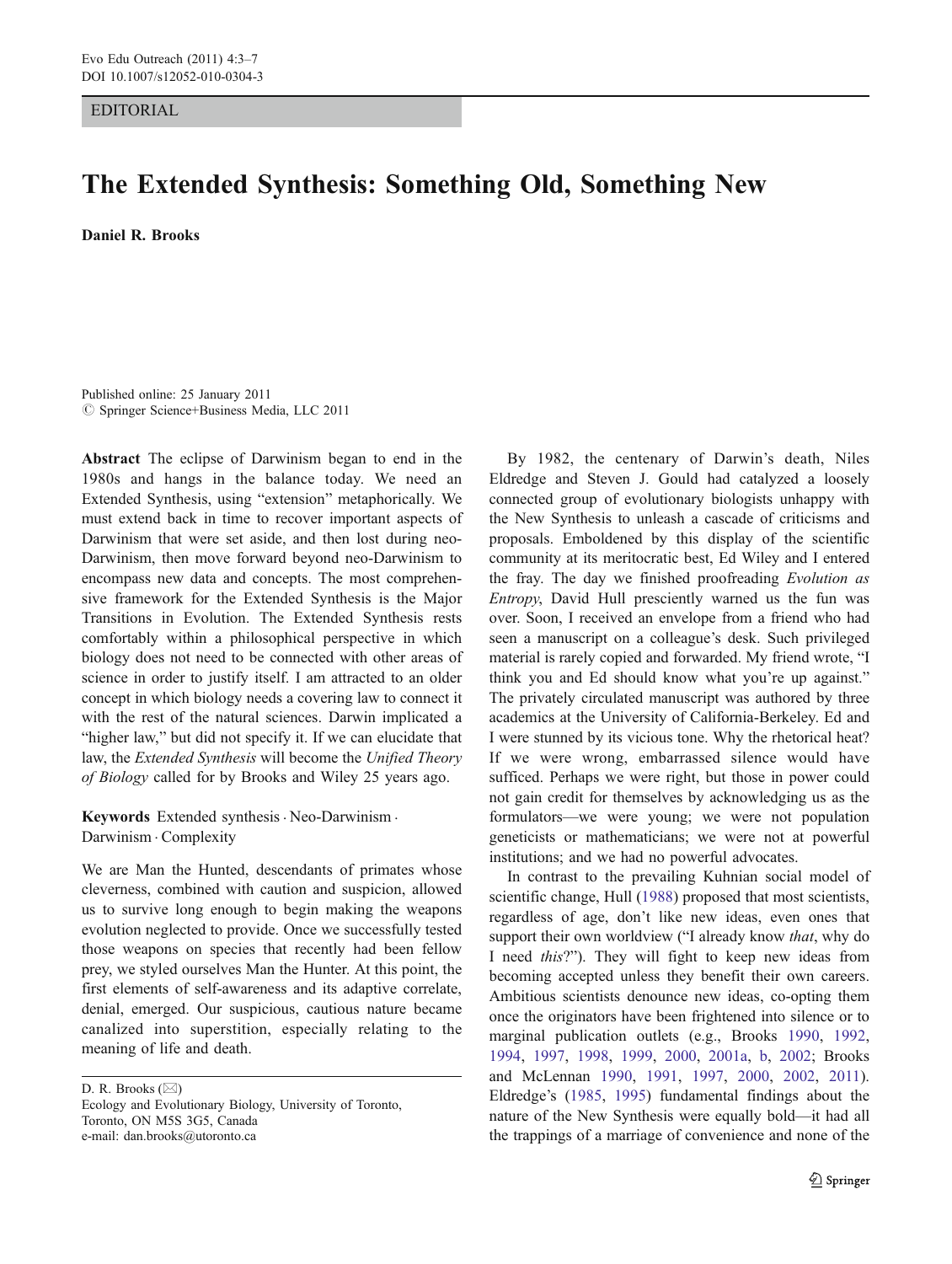appearances of a consensual union. Thus, the status quo reaction to punctuated equilibrium and the other new ideas was a defense of a sociological arrangement, not of a set of scientific principles.

Hull and Eldredge have largely been proven correct. For example, a prominent ecologist and biogeographer stated in 1986 that Evolution as Entropy collapsed by virtue of the fact that it was absurd to believe there were any phylogenetic influences in ecology and behavior. Phylogeny, Ecology and Behavior (Brooks and McLennan [1991\)](#page-4-0) documented the pervasive phylogenetic influences on all levels of ecology and behavior, stimulating a decade of research substantiating Brooks and Wiley's assertions about historical ecology (Brooks and McLennan [2002](#page-4-0)). Yet, none of that was seen as corroborating a bold prediction by Brooks and Wiley; rather, the ideas have been co-opted into "the Synthesis" ("we've always believed this"). I think Hull's and Eldredge's assessments were correct but incomplete, because they focused on the rational behavior of the critics. And yet, the reactions were also emotional. At times, people denouncing these new ideas argued against their own published work. So, it was not scientific disagreements but superstition and fear, fear that the new ideas were correct, driving the reactions. What had we—punctuationists, cladists, entropists—done?

I believe we provoked an atavistic reaction to death. We used the centenary of Darwin's *death* to call for radical change in evolutionary theory. Fellow academics instinctively recoiled from the symbolism of the death of a leader or a religion, fearing chaos and violence would ensue until a new warlord or god appeared to restore order and worrying that the new emergent order would diminish the influence of those previously in power.

To 2009—200 years since Darwin's birth, 150 years since publication of *Origin of Species*. Again, there are calls for changes in evolutionary theory. This time, the calls are met with celebration—we almost beg for an Extended Synthesis, some new and fresh framework that allows us to celebrate our legacy and add new findings to it. The lack of negative emotion may reflect the co-opting and rebranding of controversial concepts suggested by Brooks and Wiley, Eldredge and Gould, and many others. But again, I think this is an incomplete explanation because it does not explain the positive emotion, which I believe is linked to 1982, through a second atavistic reaction—new life from old, the continuation of life, the extension of life into the future, even notions of renewal and resurrection. Humans have long balanced on the knife's edge between understanding personal mortality and deciding to live and reproduce. It's no surprise that the person who changed Darwinism into the much more optimistic neo-Darwinism was Herbert Spencer, deeply committed to racial, social, and economic concepts of human-driven progress. But, as

John Maynard Smith constantly reminded evolutionists, there are no benefits without costs. That is,

The concept of progress acts as a protective mechanism to shield us from the terrors of the future.—Herbert [1965](#page-4-0): 321.

I studied the development of evolutionary biology as a scientist searching for critical errors in my thinking. Eldredge [\(1985](#page-4-0), [1995](#page-4-0)) provided the key; Darwinism and neo-Darwinism differ on a number of important issues. Had I been attacking the wrong target, believing that neo-Darwinism was wholly Darwinian, throwing the baby out with the bath water?

## Back to the Origin

If a colleague publishes more than once on a topic, we cite the most recent version. Consequently, I cite the sixth edition of the Origin. Effective scientists also write according to the formula, "Tell them what you're going to tell them; tell them; tell them what you told them." Many discussions of Darwinism begin with the final sentence of the sixth chapter of the Origin

Hence in fact the law of the Conditions of Existence is the higher law; as it includes, through the inheritance of former adaptations, that of Unity of Type. (Darwin [1872](#page-4-0): 195)

Is this Darwin's thesis that natural selection is the higher law of biology? The statement comes late in the game ("tell them what you've told them"). Prior to it are many pages of empirical information supporting his thesis ("tell them..."), so his thesis ("Tell them what you're going to tell them...") should be near the beginning, perhaps in the second paragraph of the book

There are two factors: namely, the nature of the organism and the nature of the conditions. The former seems to be much more the important; for nearly similar variations sometimes arise under, as far as we can judge, dissimilar conditions; and, on the other hand, dissimilar variations arise under conditions which appear to be nearly uniform. (Darwin [1872](#page-4-0): 32)

Darwin's conception of the Nature of the Organism was explicit: it is in the nature of the organism to produce offspring; to produce offspring similar but not identical to each other; to transmit those similarities and differences to their offspring; and to act in their own behalf.

The most important point is that these capacities of the nature of the organism obtained regardless of the Nature of the Conditions. This is Darwin's Necessary Mismatch (Brooks and Hoberg [2007](#page-4-0); Brooks [2010a,](#page-4-0) [b](#page-4-0); Brooks and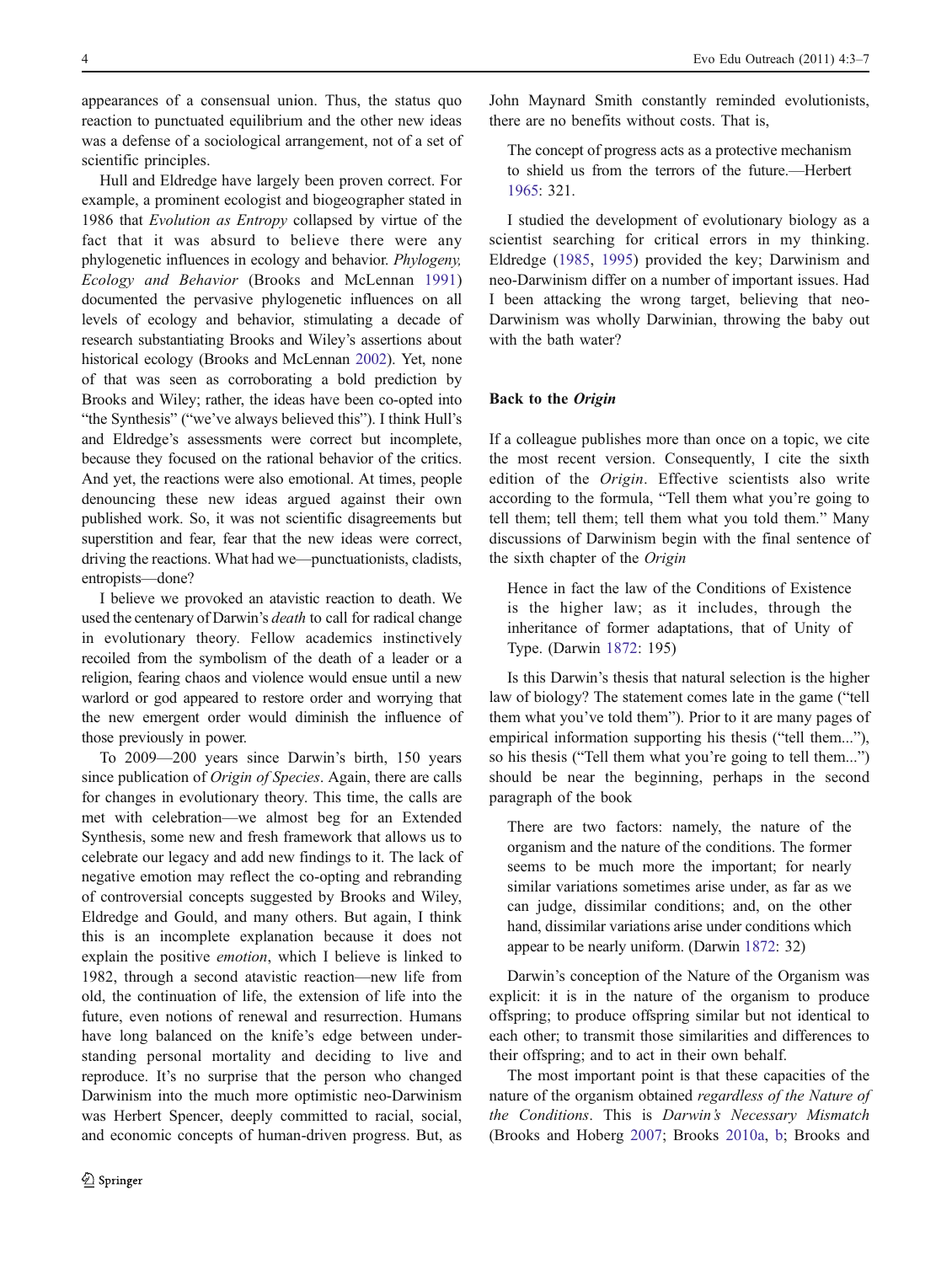McLennan [2011](#page-4-0)). Without a high degree of autonomy from the nature of the conditions, there would be no reproductive overrun, no struggle for survival, no natural selection. For Darwin, natural selection was the outcome of conflicts created a priori by the conditions of existence. It was not the higher law, but one consequence of it. The final paragraph of the sixth chapter of the Origin supplies the essential context

It is generally acknowledged that all organic beings have been formed on two great laws [my italics] unity of type and the conditions of existence... On my theory, unity of type is explained by unity of descent. The *expression* [my italics] of conditions of existence... is fully embraced by the principle of natural selection... Hence in fact the *law* [my italics] of the Conditions of Existence is the higher law; as it includes, through the inheritance of former adaptations, that of Unity of Type. (Darwin [1872](#page-4-0): 194–195)

The higher law governs the conditions of existence, the sum of interactions between the nature of the organism and the nature of the conditions. Darwin used "conditions" in two different ways. The "nature of the conditions" and "expression of the conditions of existence" refer to material elements in the surroundings, synonymous with current use of "environment," the material circumstances in which conflicts of interest between organisms take place (Maynard Smith and Szathmàry [1995](#page-4-0)). The "law of the conditions of existence" is more broadly conceptual, even metaphorical.

This perspective emphasizes how unusual Darwinism was. Darwin postulated that evolution was not a process per se, but was an outcome of interactions between two classes of phenomena, each following their own rules yet spatially and temporally entwined. Furthermore, the two classes of phenomena were not co-equal, one was more important than the other. And yet, it is the "greater" phenomenon that inevitably creates conflict, while it is the "lesser" that leads to resolutions of those conflicts. If Darwin were writing today, he would write of complex systems behavior, but in his day and age, it seemed incoherent, muddled, and overly complicated. There were many attempts to "fix" the theory, reaching a crescendo during The Eclipse of Darwinism in 1890–1940 (Bowler [1983](#page-4-0)). Chief among the competitors were neo-Lamarckism, which proposed that all evolution was due to the influence of the "nature of the conditions," and Orthogenesis, which proposed that all evolution was due to the influence of the "nature of the organism."

# Origins of Neo-Darwinism

Bowler declared that the end of the eclipse of Darwinism began with the rise of neo-Darwinism in the 1920s. I suggest that the eclipse began with Herbert Spencer. Stocking ([1983](#page-4-0)) noted that, by 1871, among anthropologists and sociologists at least, "evolution" was synonymous with progressive historical sequences, and Spencer interpreted the principle of natural selection as a progressivist phenomenon, in which the fittest were those who achieved a better "fit" to their surroundings and thus outcompeted their rivals. As "survival of the fittest" gained popularity, E. D. Cope, an American neo-Lamarckian, raised the following question (Cope [1887](#page-4-0)): "If evolution is survival of the fittest, what explains the origin of the fittest?" Cope believed only Lamarckian mechanisms could account for the origin of the fittest. Darwinians would have dismissed Cope's arguments because evolution was not survival of the fittest but survival of the adequate (Darwin explained in the sixth edition of the Origin that not all "adaptations" [functions] were evolutionarily significant, and no one should make the mistake of equating fitness with adaptation: Brooks and McLennan [2002](#page-4-0)). Spencerians responded by making natural selection a creative process. By inextricably linking "fitness" and "progress" and thus "adaptation" and "progress" (later "optimality"), natural selection could be construed as a creative process "progressively" eliminating all less than maximally fit traits. The most effective early proponent of this view was August Weismann, whose ideas traditional Darwinians of the last decade of the nineteenth century derided as "neo-Darwinism" (Hull [1988](#page-4-0)). If natural selection explained the origin of traits, however, evolutionary theory could be simplified enormously. George Gaylord Simpson ([1944\)](#page-4-0) characterized natural selection as a sculptor. With his metaphor of a formless block of marble, Simpson showed the fundamental difference between Darwinism and neo-Darwinism with respect to the nature of the organism. Traditional Darwinians would have characterized different lineages of inheritance as the sculptors and natural selection as more of an art critic.

For Darwin, inheritance, being largely autonomous from the details of the conditions, introduced historical contingency into evolutionary explanations. This perspective was consistent with a Humean interpretation of history as a series of causal events that may influence on the future without assuming the future is pre-determined. This is the reason the Origin includes a picture of a phylogenetic tree indicating open-ended diversification anchored by common ancestry, shown through inheritance. Being progressivist, neo-Darwinism fit well with the view that history is a passive record of the emergence of inevitable events. Morgan ([1932\)](#page-4-0) wrote, "...biology is no longer simply a branch of history. It is now a science." Having eliminated the nature of the organism by making selection creative, neo-Darwinists also killed time by eliminating phylogeny as explanatory.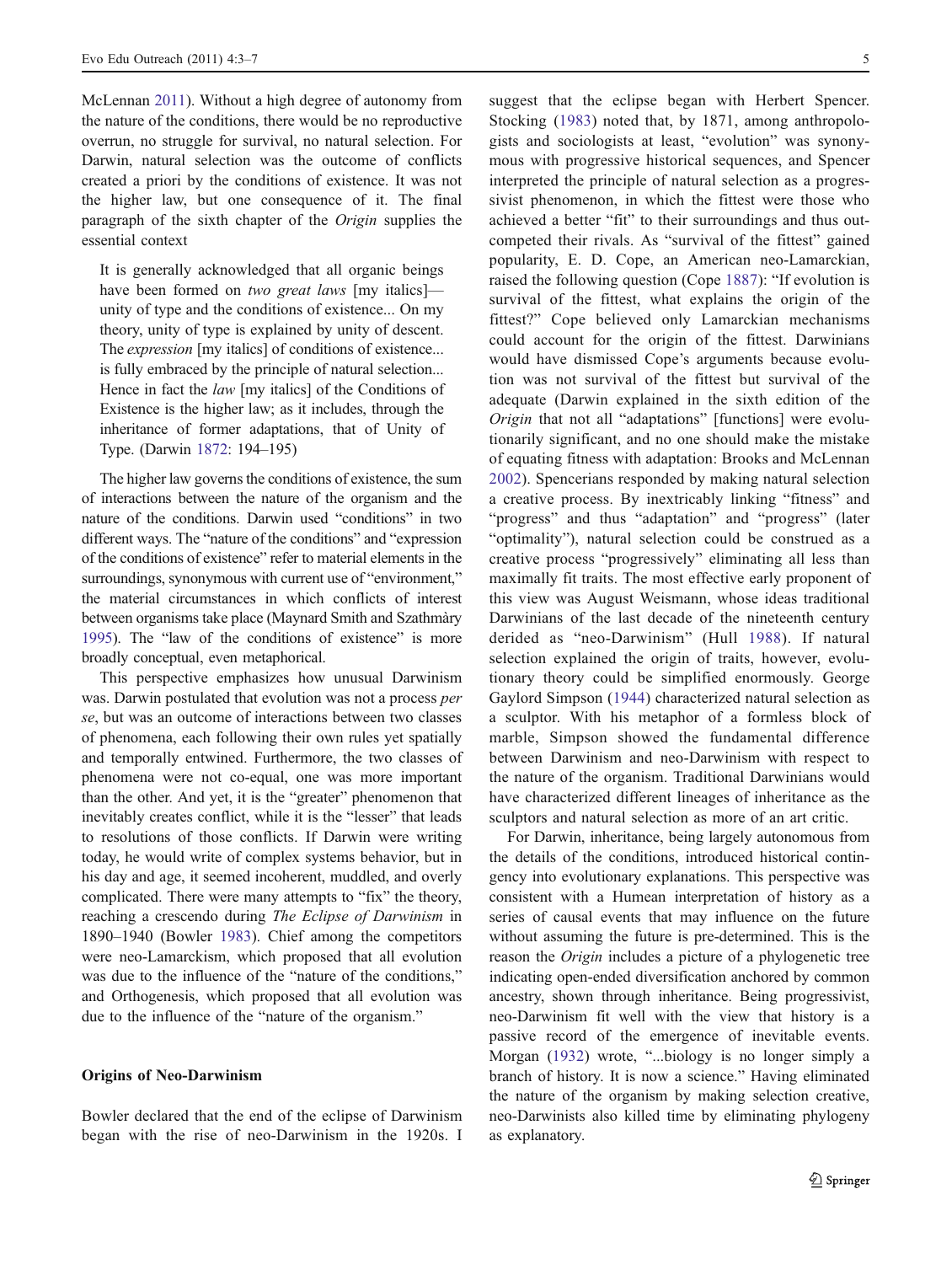#### The Hardened Synthesis

By the early 1970s, Steven J. Gould noted a Hardening of the Synthesis. Eldredge [\(1985,](#page-4-0) [1995\)](#page-4-0) eloquently documented how the hardening led to a simple view of evolution, in which function follows the nature of the conditions and form follows function. This blurred the distinction between Darwinian and Lamarckian explanations. In Evolution as Entropy, we suggested that neo-Darwinism had become a sociological label one applied to oneself in order to be considered acceptably mainstream. I present next some statements about evolution I've read or heard in the past 30 years (some in the past six months) by self-described neo-Darwinians, preceded by Darwin's views in the sixth edition of the Origin:

- (1) Evolution is the interplay of the nature of the organism and the nature of the conditions, the nature of the organism being far more important became evolution is adaptation by random variation to changing environments;
- (2) Phylogeny is a critical part of causal explanations became phylogeny is a passive record of past selection events (more recently, analogous to the error term in an ANOVA model);
- (3) Ecology is played out on an evolutionary stage became evolution is played out on an ecological stage;
- (4) Species are real and speciation is caused became species are not real and speciation is a demographic accident;
- (5) Evolutionary outcomes are generally gradual because evolution is the net outcome of organisms responding to many different aspects of the nature of the conditions (so many selection vectors) became evolution is inherently gradual;
- (6) Fitness space is "sloppy" (Agosta and Klemens [2008](#page-4-0)); most evolutionary dynamics are the result of organisms with non-zero fitness wandering through fitness space became fitness space is highly optimized with fuzzy boundaries, and organisms do not change fitness space without eliminating a less fit occupant;
- (7) High levels of variation are expected; all variants with non-zero fitness in the environments in which they are born survive became high levels of variation are not expected; the variant with the highest fitness replaces all others (if there is variation, all variants have the same fitness);
- (8) The conservative nature of inheritance and insensitivity of reproduction to the nature of the conditions produce more organisms needing the same resources than there are resources available became limited environmental resources create conflicts;
- (9) Survival of the adequate became survival of the fittest;

(10) Survival is paramount (he who lives longest wins) became optimality is paramount (he who dies with the best toys wins).

### Ending the Eclipse: Extending in Two Directions

The eclipse of Darwinism began to end in the 1980s and hangs in the balance today. We need an Extended Synthesis, using "extension" metaphorically. We must extend back in time to recover important aspects of Darwinism that were set aside, then lost during neo-Darwinism, then move forward beyond neo-Darwinism to encompass new data and concepts (see also Szathmáry [2006](#page-4-0)). Three proposals consistent with the goal of ending the eclipse are: The Hierarchy View (Eldredge [1985](#page-4-0), [1995](#page-4-0)): Living systems are simultaneously part of an informational (production) hierarchy of replicators and information flow (the Genealogical Hierarchy—Nature of the Organism) and an energetic (exchanges) hierarchy of interactors and energy flow (the Ecological Hierarchy—Nature of the Conditions). The Information View (Brooks and Wiley [1988](#page-4-0)): irreversibility in biological systems (reproduction, ontogeny, evolution) results from entropic increases in biological information, constrained by intrinsic (inheritance system informational dynamics—Nature of the Organism) and extrinsic (selection—Nature of the Conditions) cohesive properties. The Evolutionary Transitions View (Maynard Smith and Szathmàry [1995\)](#page-4-0): Evolutionary Transitions increase the efficiency of storing and transmitting information (Nature of the Organism), thereby enhancing organism/ environment interactions (Nature of the Conditions). The last is the most comprehensive framework relative to an Extended Synthesis; there is even a teaching text available (Maynard Smith and Szathmàry [1999\)](#page-4-0).

The Extended Synthesis rests comfortably within a philosophical perspective called the Autonomy of Biology— Biology does not need to be connected with other areas of science in order to justify itself. I am attracted to an older concept called the Unity of Science—Biology needs a covering law to connect it with the rest of the natural sciences. Darwin implicated a "higher law," but did not specify it

"Hence in fact the *law* [my italics] of the Conditions of Existence is the higher law..." (Darwin [1872:](#page-4-0) 195)

I believe that if we can elucidate that covering law, the Extended Synthesis will become the Unified Theory of Biology called for by Brooks and Wiley (1986, [1988\)](#page-4-0).

Acknowledgments This work was done during the tenure of a Visiting Senior Fellowship at the Collegium Budapest (Institute for Advanced Study) in Budapest, Hungary. I thank the staff and